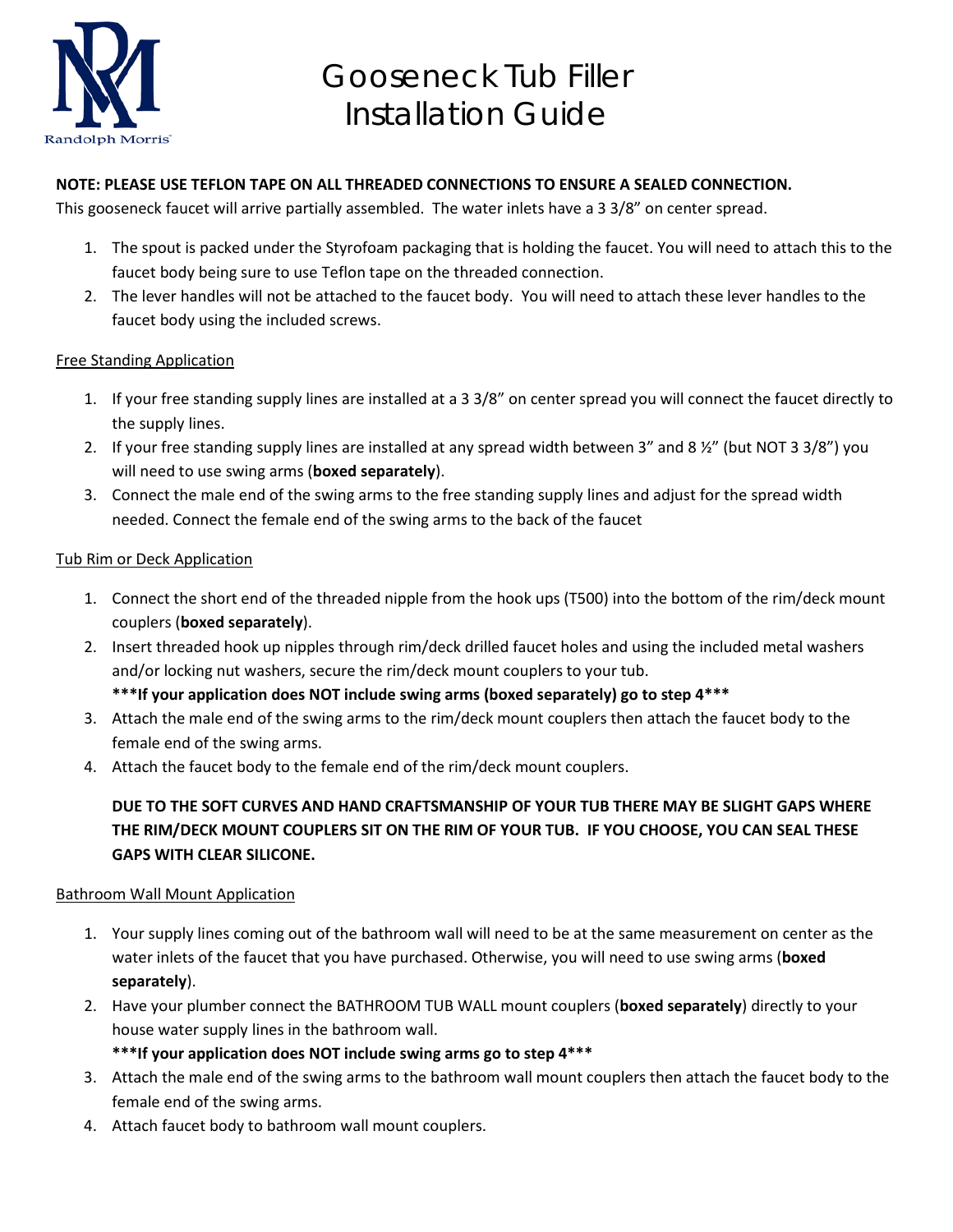#### Tub Wall Mount Application

1. If your application includes swing arms (**boxed separately**) connect the short end of the threaded nipple from the hook ups (T7550) into the wall side of the tub wall swing arms and using the included metal washers and/or the locking nut washers, secure the swing arms to your tub wall.

## **\*\*\* If your application does NOT include swing arms go to step 2\*\*\***

- 2. Insert threaded hook up nipples through tub wall drilled faucet holes and using the included metal washers and/or locking bolt washers, secure tub wall mount couplers or tub wall swing arms to your tub.
- 3. Attach the faucet body to the female end of the tub wall mount couplers or tub wall swing arms using the flat rubber washer.

# **DUE TO THE SOFT CURVES AND HAND CRAFTSMANSHIP OF YOUR TUB THERE MAY BE SLIGHT GAPS WHERE THE TUB WALL MOUNT COUPLERS SIT ON THE WALL OF YOUR TUB. IF YOU CHOOSE, YOU CAN SEAL THESE GAPS WITH CLEAR SILICONE.**